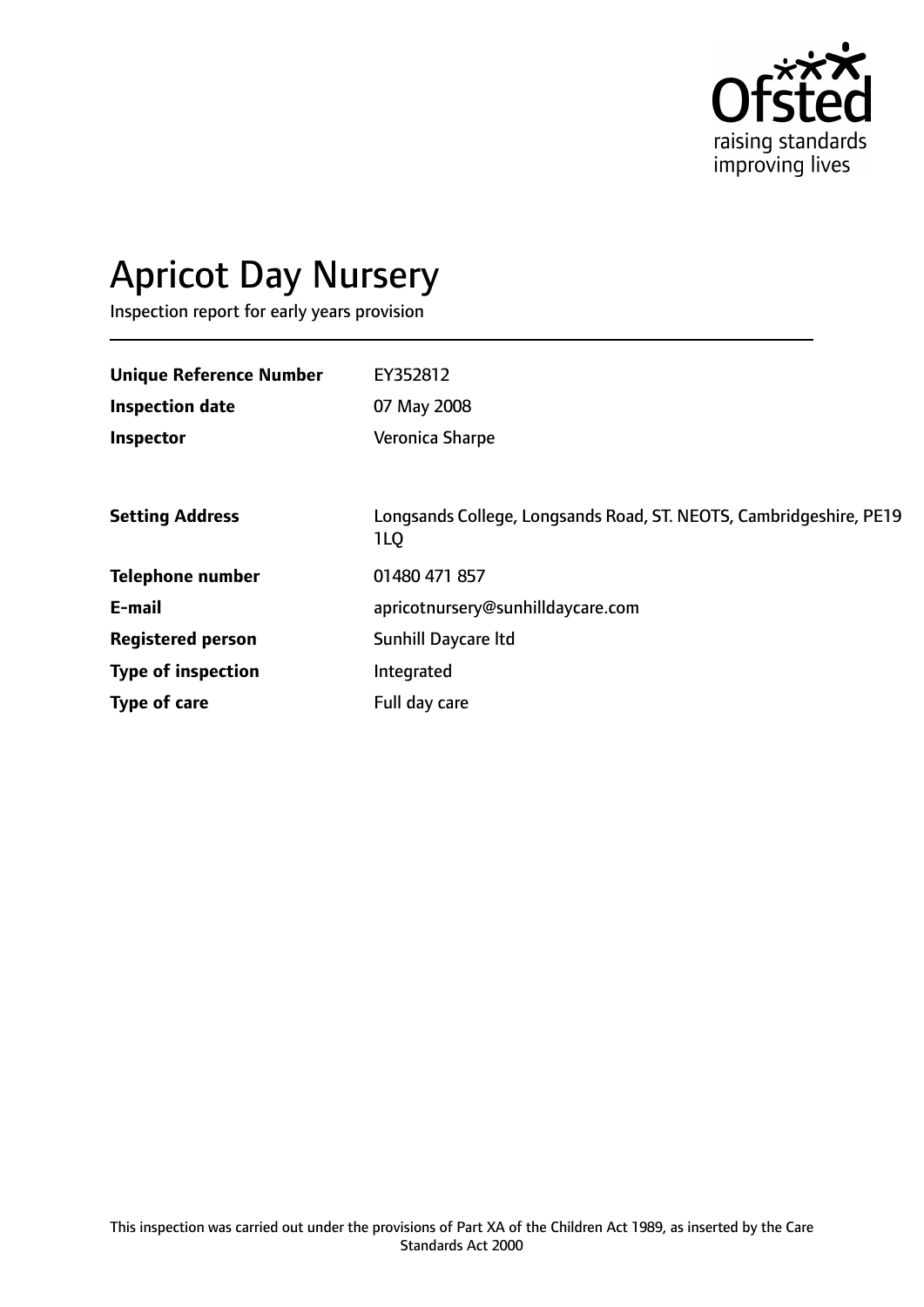## **ABOUT THIS INSPECTION**

The purpose of this inspection is to assure government, parents and the public of the quality of childcare and, if applicable, of nursery education. The inspection was carried out under Part XA Children Act 1989 as introduced by the Care Standards Act 2000 and, where nursery education is provided, under Schedule 26 of the School Standards and Framework Act 1998.

This report details the main strengths and any areas for improvement identified during the inspection. The judgements included in the report are made in relation to the outcomes for children set out in the Children Act 2004; the National Standards for under 8s day care and childminding; and, where nursery education is provided, the *Curriculum guidance for the foundation stage.*

The report includes information on any complaints about the childcare provision which Ofsted has received since the last inspection or registration or 1 April 2004 whichever is the later.

## **The key inspection judgements and what they mean**

*Outstanding: this aspect of the provision is of exceptionally high quality Good: this aspect of the provision is strong Satisfactory: this aspect of the provision is sound Inadequate: this aspect of the provision is not good enough*

For more information about early years inspections, please see the booklet *Are you ready for your inspection?* which is available from Ofsted's website: *www.ofsted.gov.uk.*

# **THE QUALITY AND STANDARDS OF THE CARE AND NURSERY EDUCATION**

On the basis of the evidence collected on this inspection:

The quality and standards of the care are good. The registered person meets the National Standards for under 8s day care and childminding.

The quality and standards of the nursery education are good.

## **WHAT SORT OF SETTING IS IT?**

Apricot Day Nursery has been operating since 1991 and is located in the grounds of Longsands College, St Neots, Cambridgeshire. Since 2007 it has been part of Sunhill Daycare (Europe). The nursery building consists of four group rooms, toilets, kitchen, office and staff facilities. There are several enclosed outdoor play areas.

Opening times are from 07:30 to 18:30 each weekday all year round with the exception of bank holidays and one week at Christmas. The nursery is registered to provide care for no more than 47 children aged up to five years. There are currently 46 children on roll, including 23 three and four year olds eligible for early years funding. Children attend for a variety of sessions. A small number of children who attend have learning difficulties and/or disabilities.

The nursery employs 11 members of staff and a nursery cook, 10 members of staff have appropriate childcare qualifications to at least level 2. Five staff are currently working towards improving their qualifications.

Apricot Day Nursery is located close to the Apricot Out of School Club, which operates from the adjacent Priory Park infant school.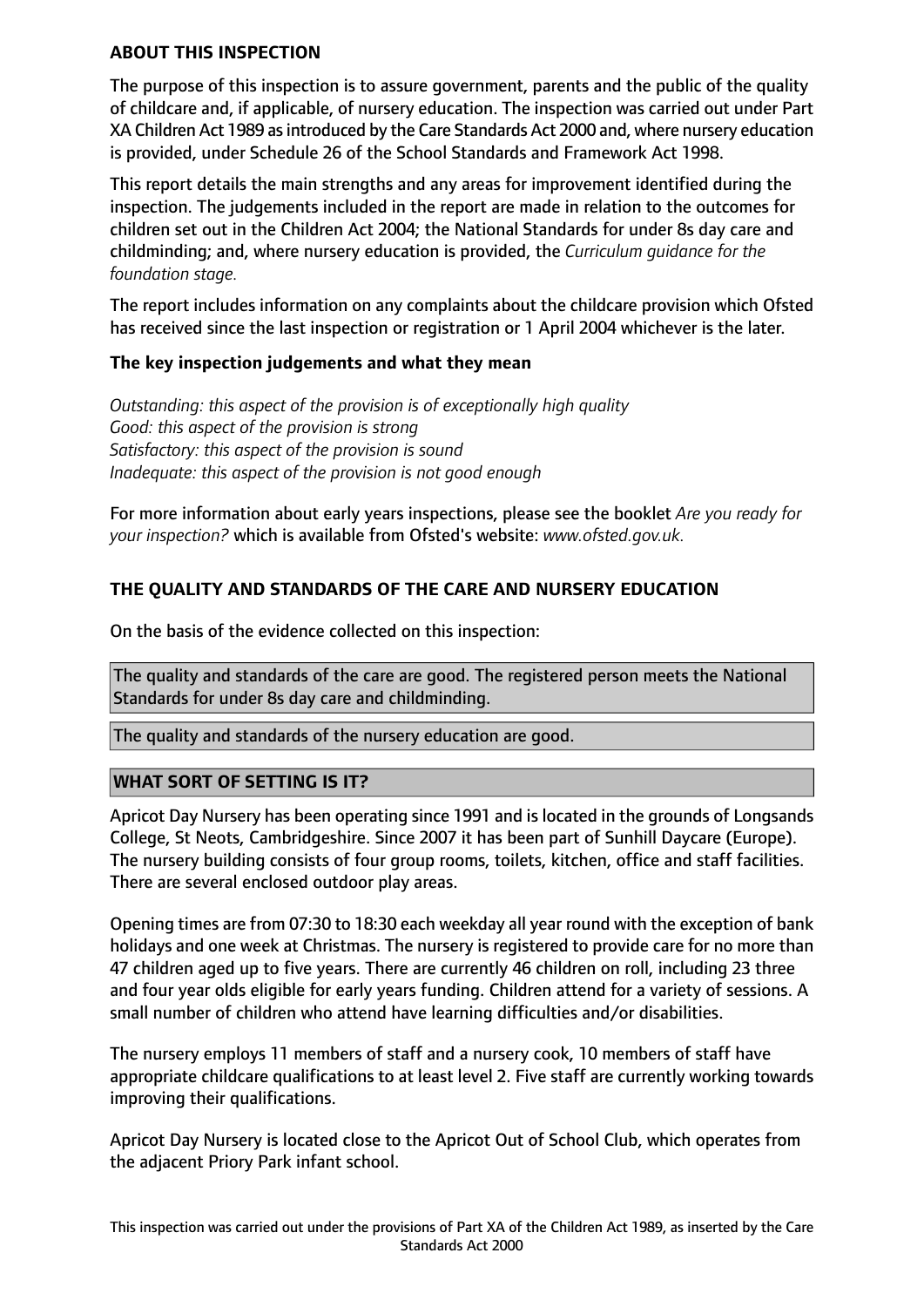## **Helping children to be healthy**

The provision is good.

Older children have a well developed understanding of healthy eating. They relish fresh fruit, vegetables and salad and confidently say how many of their 'five a day' they have had. Food is freshly prepared on site each day and is interesting, tasty and nourishing. Mealtimes are friendly social occasions as staff and children sit together to share conversation as well as their food. Babies eat food from home or nursery meals according to parental preferences and have their own times and routines for snacks and meals. Children in all areas of the nursery access water freely and they show good levels of independence as they pour their drinks and dispose of used cups.

Children learn how to care for themselves and understand the importance of personal hygiene, for instance, they wash their hands thoroughly in order to 'make the germs go away'. Pictures in the toilets help children sequence their self-care, showing them how to use the soap dispensers and the hand driers. Staff encourage children to be clean and hygienic and provide them with good explanations. However, they do not always follow their own advice, such as washing their own hands before food preparation or service, therefore there are times when children are not effectively protected from cross-infections. In addition some snacks are served to younger children directly onto the tables without using plates or bowls. Although staff clean tables with an appropriate anti-bacterial spray this still increases children's risk of cross-infection.

Children's health and safety is promoted well overall because all members of staff hold an appropriate first aid qualification. A first aid kit is easily accessible and all necessary documents are in place. Accidents and incidents are shared with parents and carers so they are well informed, which helps to protect children.

Children in all areas of the nursery enjoy plenty of fresh air and exercise. The nursery gardens are pleasant and well-equipped, providing a good range of activities that help children learn to clamber, balance and slide. Children move with confidence as they climb over a home made obstacle course and they use wheeled toys skilfully, manoeuvring round their peers safely. In hot weather they always wear their hats and stand patiently to have sun cream applied because staff provide clear explanations about safety in the sun. Indoors children energetically move to music and sing along to songs such as 'dingle-dangle scarecrow' or 'hop little bunnies'.

## **Protecting children from harm or neglect and helping them stay safe**

The provision is good.

Children benefit from a comfortable and welcoming environment. Photographs of the children at play, cheerful posters and mobiles make the rooms bright and stimulating and give the children a sense of belonging. The premises are safe and secure with locked gates to the outdoor play areas and a coded lock at the entrance. Staff follow the risk assessment procedures rigorously to make sure all areas are safe and suitable.

The outdoor play areas have suitable surfaces so children make use of them all year round, which promotes their enjoyment of fresh air and physical exercise. Staff provide a stimulating range of play opportunities, such as chalking, dressing up, puzzles and games so children look forward to their time outdoors. New gardening areas have been developed so children can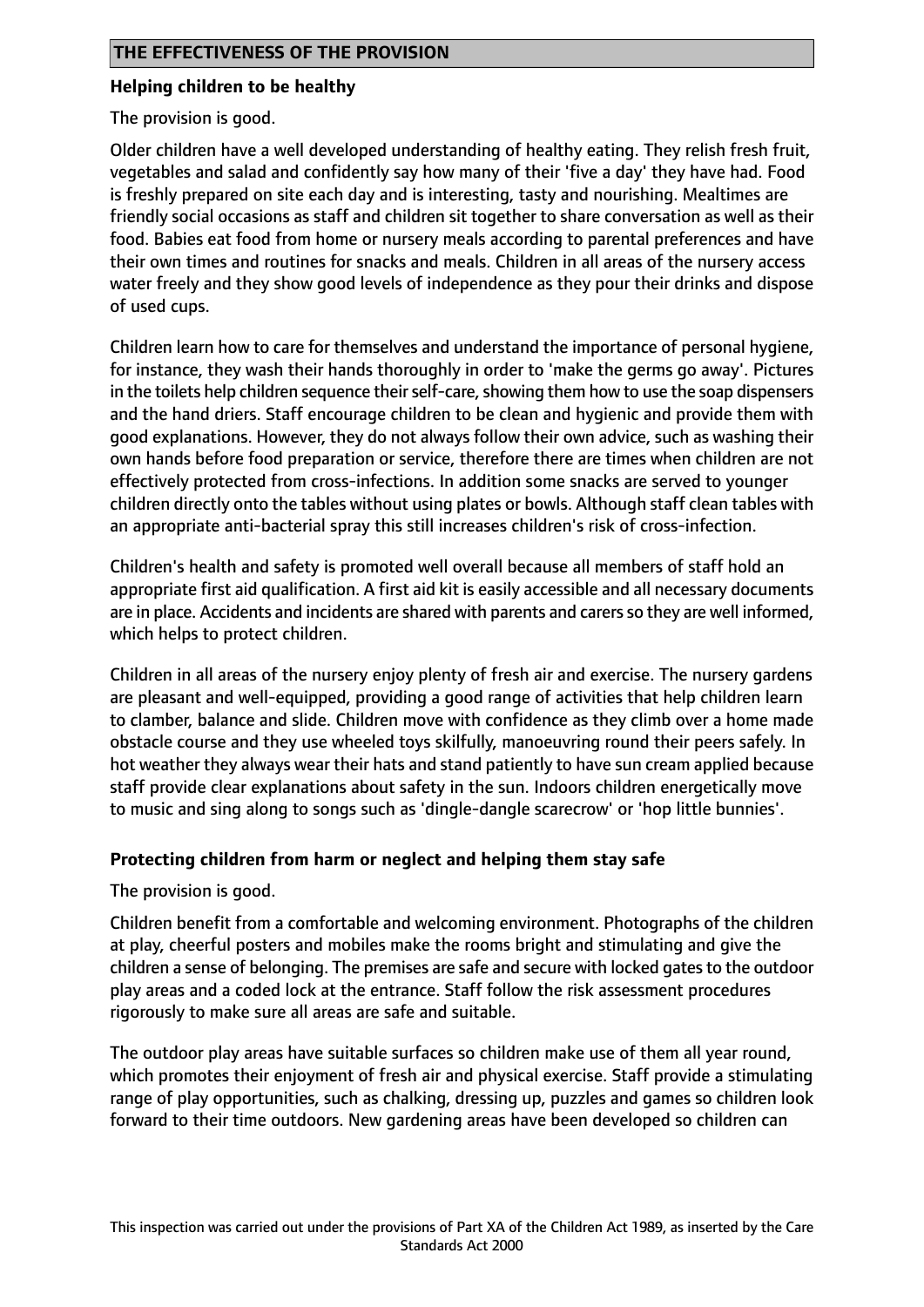extend their understanding of the wider world and where their food comes from as they plant and tend flowers and vegetables.

Equipment and toys are mostly in good condition and kept clean and hygienic. Children benefit from a good selection of age appropriate resources that meet their individual needs. Throughout the nursery resources are well organised to enable children to make independent choices, for example, collage and painting materials are easily accessible to children aged two to three years. Staff encourage children to make their own choices, although the routines of the nursery day sometimes impact on children's ability to sustain their play.

Children's safety and welfare is assured because staff show a good understanding of child protection. They all attend suitable training and know about the setting's policies and procedures. Senior staff make sure any unvetted adults present, such as students, are supervised until checks are completed. This helps safeguard children.

#### **Helping children achieve well and enjoy what they do**

The provision is good.

Children show they enjoy their time at nursery by their happy, enthusiastic attitudes. On arrival they greet staff with great affection and settle easily to their activities. Babies play confidently, seeking out new toys with excitement and show warm relationships with their key worker, who gives them cuddles and plenty of attention. Younger children seek out laps for story time, or to have their shoes put on for outdoor play. They greet strangers with confidence, which demonstrates their sense of security.

Staff use the 'Birth to three matters' framework to plan activities and ensure children's individual development needs are met. Stimulating activities and experiences take into account children's interests as well as their age and stage of development so they are purposefully occupied and engaged. Staff involve themselves in children's play and offer lots of praise and encouragement so children approach new learning with confidence.

Nursery education.

The quality of teaching and learning is good. Staff have a developing understanding of the foundation stage and support children well in their learning. They show confidence in the way they present the curriculum, which gives children a secure foundation for their ongoing progress. Observations are collected daily and are used effectively to plan for children's next steps. Staff know the children well and take into account their likes and dislikes when planning activities so children take part with enthusiasm. Although children are beginning to benefit from the introduction of some free-flow activities their ability to sustain their play and thinking is sometimes limited by the routines of the nursery day, such as tidying away before outdoor play or snack time.

Children have lots of opportunities to mark make and they access painting and writing materials freely. They enjoy using books and listen intently to stories; they handle books with care and point to pictures of interest and words they recognise. Many of the children recognise their own names in print and can identify their initial sounds. Children's understanding of language is developing particularly well because staff take time to engage the children in worthwhile conversations. They gently encourage children to contribute their ideas and show they value those ideas by listening and responding positively.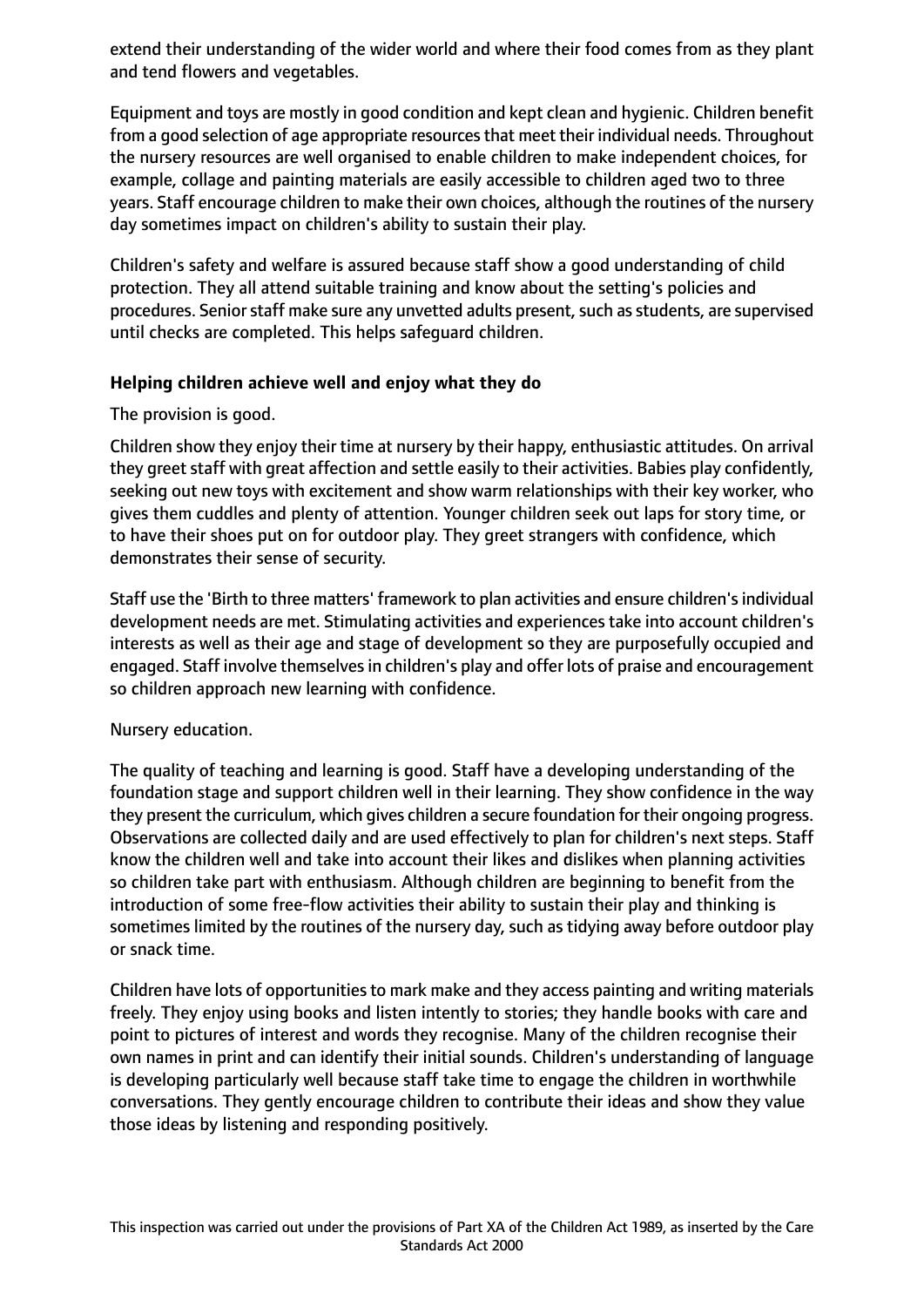Staff involve children in activities that increase their awareness of numbers, such as finding out how many cups are needed for snack. Games such as dominoes or matching cards help children develop their understanding of sequencing and numbers, as well as their sharing skills. Children build with enthusiasm, using a good range of both small and large construction equipment. In the garden children use their problem solving skills to build their obstacle course from crates, boxes and ladders. Their hand-to-eye coordination is developing well as they use a wide range of tools and materials, such as scissors, brushes and building blocks.

Practical activities help children learn about the world around them, for example, they look at the lives of children in developing countries and have built links with sponsored children in Africa. They make pictures of their homes and families and discuss with much interest new babies and how they arrive in the world. Children enjoy using colourful paints to create individual art, or work together to make large cooperative displays that demonstrate their lively imaginations.

## **Helping children make a positive contribution**

#### The provision is good.

Children behave well and show confident and friendly attitudes, they are developing a sense of responsibility as they help tidy away their toys, or lay the tables for lunch. Staff use praise and encouragement effectively so children show high-levels of self-esteem. Settling in procedures mean key workers develop firm links with parents and carers, which enables them to meet children's individual needs. Staff know the children well and understand about their likes and dislikes, which they take into account when planning for children's next steps. This means children are purposefully engaged in enjoyable activities that promote their development. Children's spiritual, moral, social and cultural development is fostered.

Children learn about the wider world through books, games and activities, for example, they explore Chinese food for Chinese New Year, or learn about children in a developing country. Personal festivals, such as birthdays are celebrated together and children learn about each other's families as they discuss, for example, their siblings or parents and their interests.

The partnership with parents and carers is good. Parents speak highly of the staff and say they have confidence in the quality of care and learning. Individual records are easily accessible so parents can help themselves and read up-to-date information about their children's progress. Regular open evenings enable parents and key workers to discuss all aspects of the children's lives in the nursery. Most parents say they exchange comprehensive information on a daily basis that reassures them of their children's welfare. Daily boards and newsletters keep parents and carers informed of events and changes. Detailed information is collected from parents and carers to enable staff to meet children's individual needs, including any learning difficulties and/or disabilities.

## **Organisation**

The organisation is good.

The leadership and management of the early years education is good. Senior staff monitor the practice and the staff team meet frequently to offer each other support and advice. Because of the recent change of ownership staff are having to adjust to new roles and responsibilities, including those who plan and present the Foundation Stage curriculum. As a result they are currently attending training to increase their knowledge and understanding of early years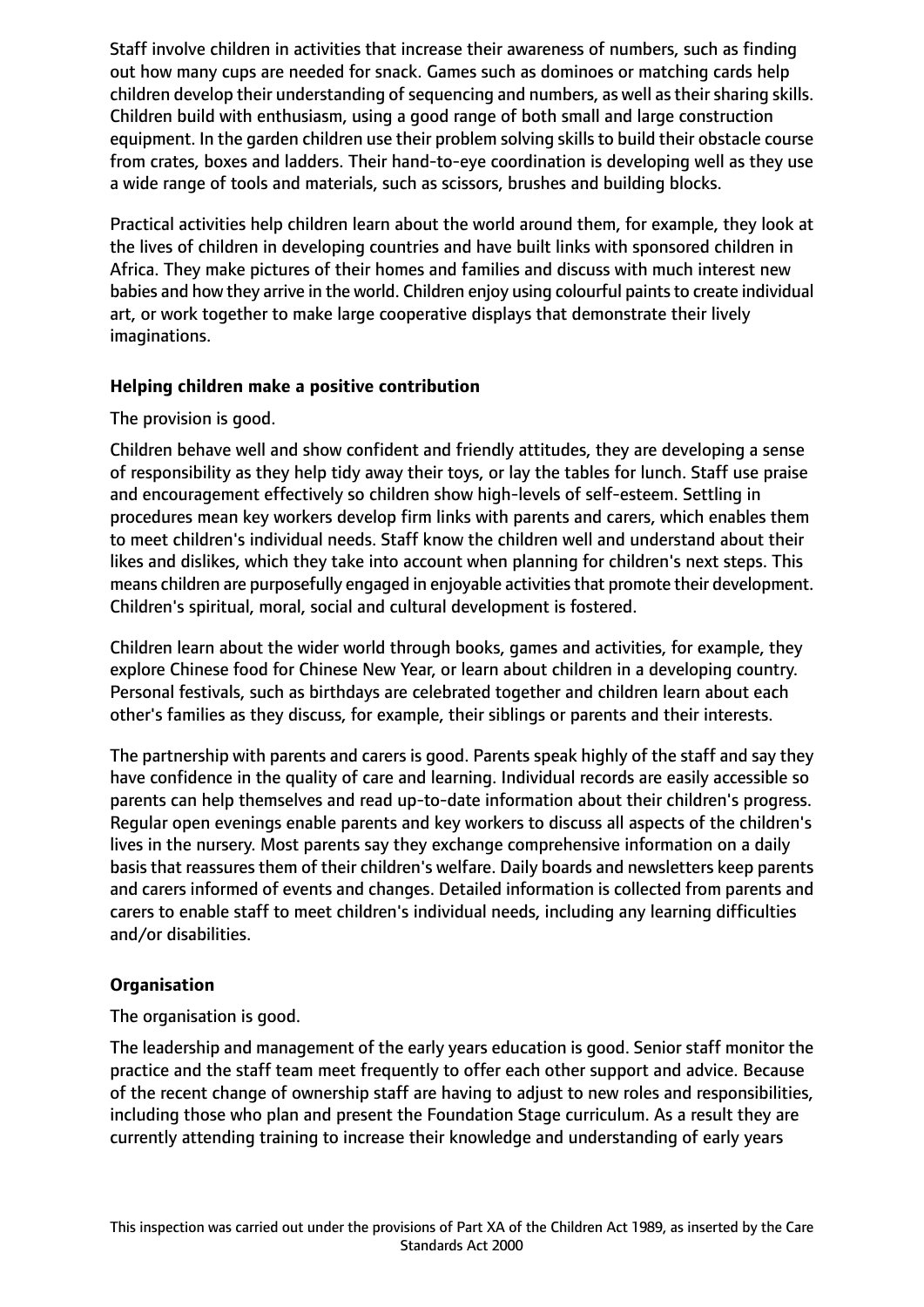learning. This ensures children continue to benefit from ongoing improvements in the provision of nursery education.

All the staff working with the children are knowledgeable about the National Standards and therefore keep children safe and well. They work well as a team and offer effective support to each other, working independently and confidently. Staff work with cheerful enthusiasm and show a real commitment to the children; they take an active part in the future development of the setting, as demonstrated by their contributions to the comprehensive self-evaluation process. Continuous professional development is given a high priority so all staff benefit from training that helps them maintain children's health, welfare and safety, such as first aid and child protection.

Appropriate recruitment procedures mean adults working with the children are suitable to do so. Any new or temporary staff are supervised by the manager or room leaders until their checks are verified and induction completed, which helps keep children safe.

All necessary documentation is in place and kept with due regard for confidentiality. Policies and procedures have regular updates and are shared with parents and carers so they understand about the provision of care and education. Ofsted is kept suitably informed of any changes to the setting. Overall children's needs are met.

#### **Improvements since the last inspection**

Not applicable

## **Complaints since the last inspection**

Since registration there have been no complaints made to Ofsted that required the provider or Ofsted to take any action in order to meet the National Standards.

The provider is required to keep a record of complaints made by parents, which they can see on request. The complaints record may contain complaints other than those made to Ofsted.

## **THE QUALITY AND STANDARDS OF THE CARE AND NURSERY EDUCATION**

On the basis of the evidence collected on this inspection:

The quality and standards of the care are good. The registered person meets the National Standards for under 8s day care and childminding.

The quality and standards of the nursery education are good.

## **WHAT MUST BE DONE TO SECURE FUTURE IMPROVEMENT?**

#### **The quality and standards of the care**

To improve the quality and standards of care further the registered person should take account of the following recommendation(s):

•ensure staff carry out good hygiene practice consistently, such as washing their own hands and ensuring children are protected from cross-infection at snack times.